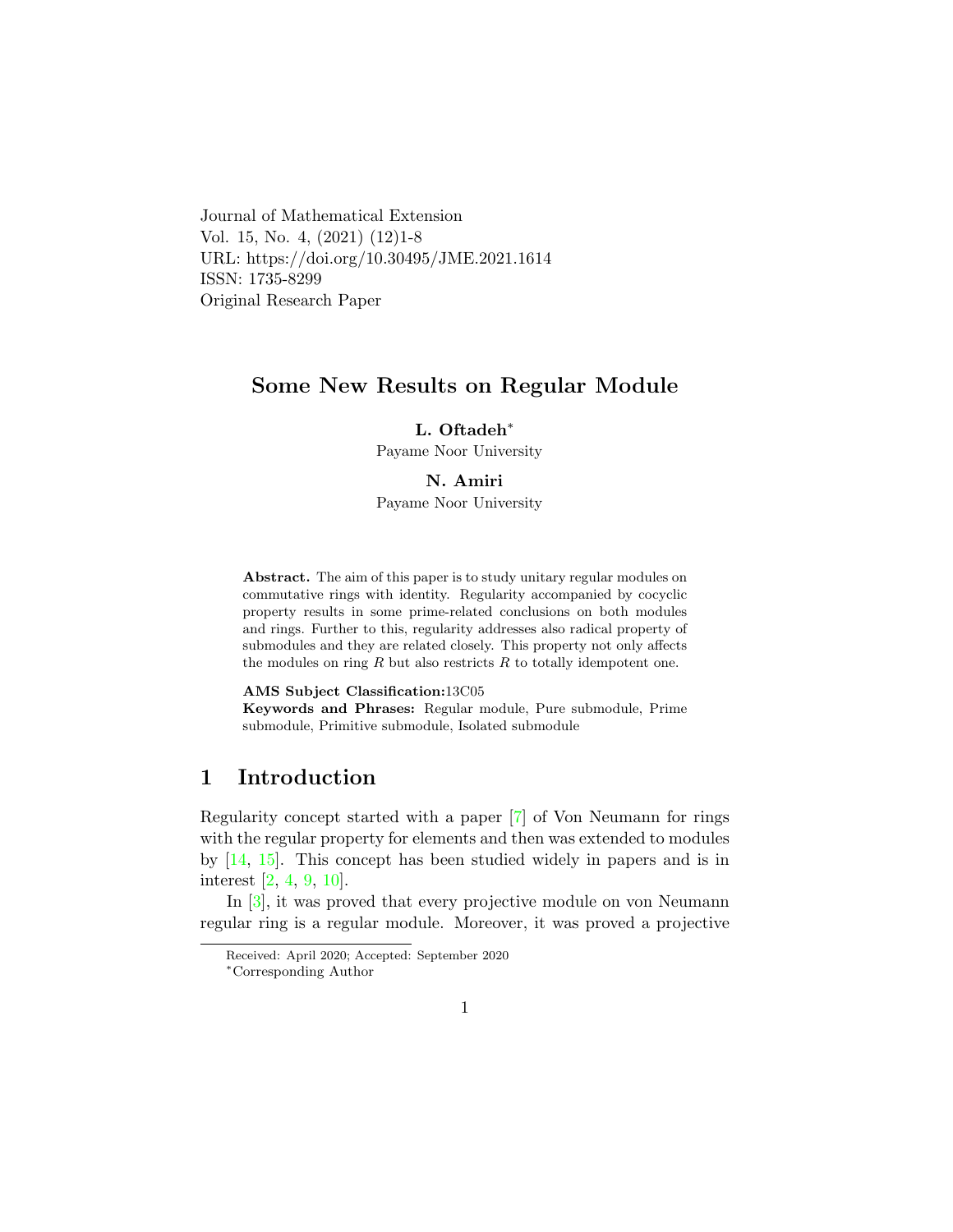module  $M$  is regular if and only if every cyclic submodule of  $M$  is a direct summand of  $M$ . Also, they considered both regularity and projectivity properties and concluded  $Z(M) = J(M) = 0$ , where  $J(M)$  and  $Z(M)$ are the Jacobson and singular submodules of  $M$  [\[3\]](#page-5-2). Moreover, they proved  $M$  is regular and indecomposable if and only if  $M$  is projective and hollow.

In this paper, we would like to investigate regular modules with respect to prime, primary, idempotent and radical properties which lead us to interesting results as follows:

Regular submodule not only has effects on its submodules but also it affects the ring; in regular  $R$ -module  $M$ ,  $R$  is simple if and only if every proper ideal is prime if and only if every submodule of R-module  $M$  is prime. In every regular  $R$ -module,  $R$  is fully idempotent. We know that zero submodule can characterize many thing, so knowing that it is prime, is important to us and in the realm of regularity, we get if  $M$  is regular cocyclic R-module then 0 is a prime submodule of  $M$ . Thinking of prime and primary properties is important because of their oneway relation but here we can give an equivalency between them; if  $M$  is torsion-free and regular, then every proper submodule  $N$  of  $M$  is prime if and only if  $N$  is a primary submodule of  $M$ .

Radical submodules are other ones to study under regularity. Here, we only give one result on them; every submodule of a regular R-module M is a radical submodule of M.

We may like to go deeply and study submodules of submodules. In this investigation we get that for all proper submodule contained in N there exists a prime submodule of  $N$  containing it.

Moreover, by assuming that  $R$  is regular we will get different results; on every regular ring R, every submodule  $N \neq M$  is primary submodule if and only if it is a prime submodule of M.

Here are some basic definitions and results required for the rest of paper.

**Definition 1.1.** [\[3,](#page-5-2) Definition 2.1] Let M be an R-module. An element  $x \in M$  is called regular if there exists  $\varphi \in \text{Hom}_R(M, R)$  such that  $\varphi(x)x = x$ . The R-module M is called regular if every element  $x \in M$ is regular.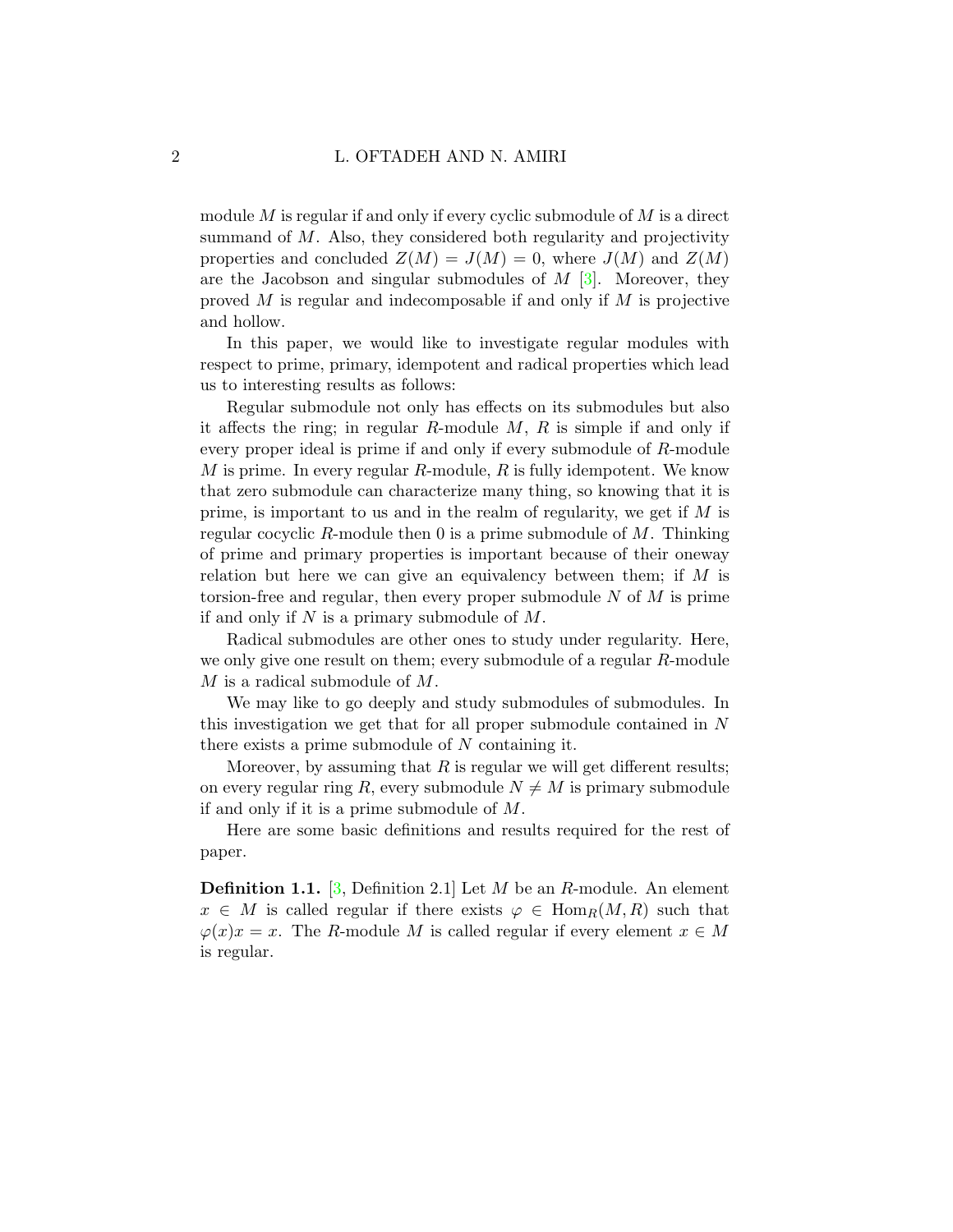**Definition 1.2.** An R-submodule N of M is called pure if  $N \cap IM = IN$ for every ideal  $I$  of  $R$ .

<span id="page-2-0"></span>**Lemma 1.3.** [\[2,](#page-5-0) Lemma 1] If M is a regular R-module, then every submodule of M is pure.

**Lemma 1.4.** [\[1\]](#page-5-3) A ring R is Von Neumann regular if and only if R is regular as an R-module.

**Definition 1.5.** [\[13\]](#page-6-5) A submodule L of an R-module M is called isolated if  $rad_M L \neq rad_M N$  for every proper submodule N of L.

<span id="page-2-1"></span>**Theorem 1.6.**  $\left[13, \text{ Theorem 2.6}\right]$  $\left[13, \text{ Theorem 2.6}\right]$  $\left[13, \text{ Theorem 2.6}\right]$  The following statement are equivalent.

- $\bullet$  Every submodule is an isolated submodule of M.
- For any given every submodule N of M we have  $N \cap IM = IN$ where I is an arbitrary ideal of R.

# 2 Main results

This section is devoted to proving the results stated in the previous section. First of all, we bring a result on the isolated submodules.

<span id="page-2-2"></span>**Proposition 2.1.** [\[13\]](#page-6-5) Suppose R is an arbitrary ring. Then for any proper submodule N, we define it to be isolated if and only if every submodule  $H$  of  $N$  is contained in a prime submodule  $L$  of  $M$  such that  $H \subseteq L$  but  $N \nsubseteq L$ .

Here, we start with some results making the way to our results. Every submodule is pure and the converse is also true, [\[13,](#page-6-5) Theorem 1.9]. So, every submodule of regular module is isolated. It is worth mentioning that submodules of R-module R which are prime, are also prime as ideals of  $R$  [\[13\]](#page-6-5).

Theorem 2.2. Let M be a regular R-module and N a submodule of M. Then every proper submodule of  $N$  is contained in a prime submodule of  $N$ .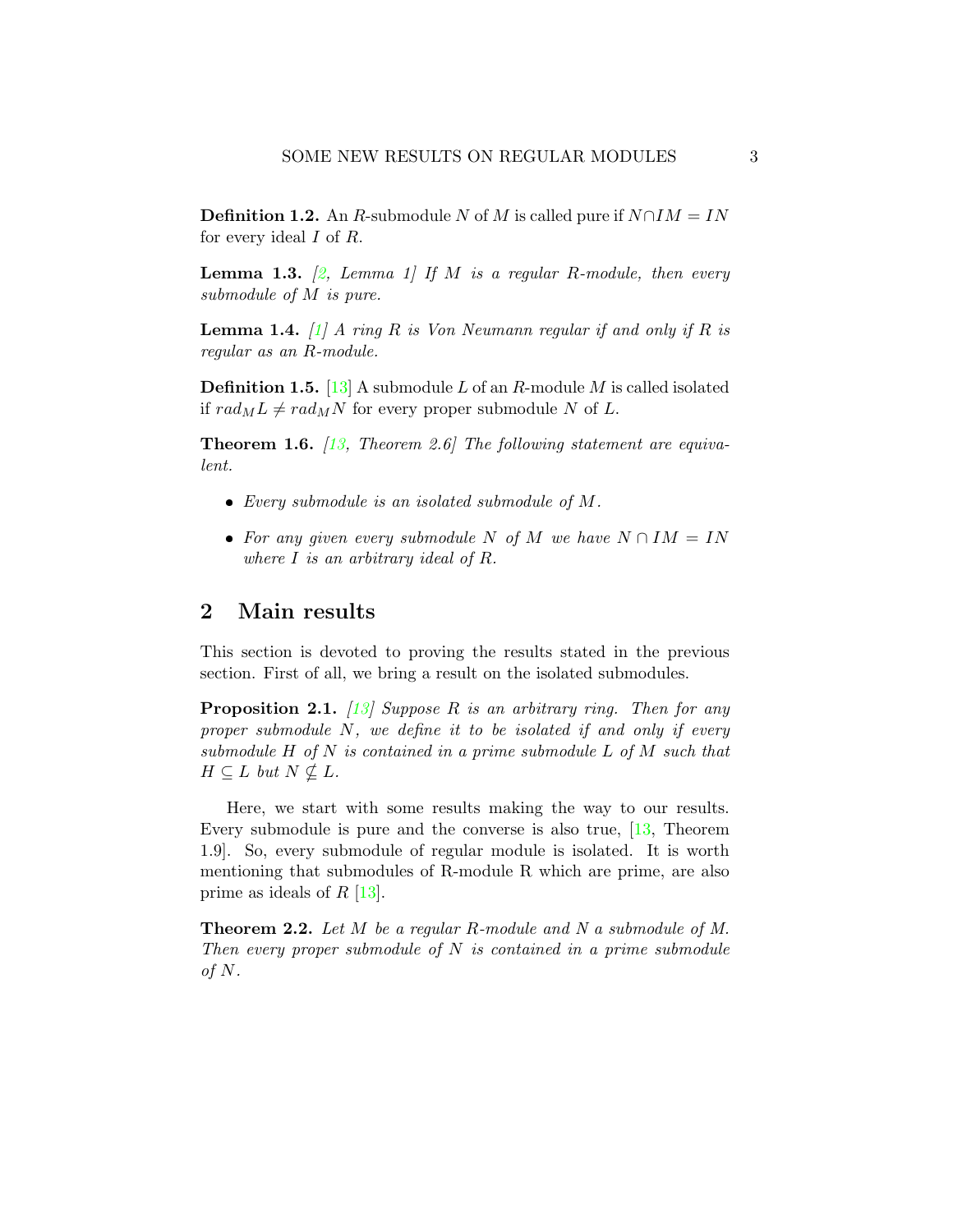**Proof.** Let N be a submodule of a regular R-module  $M$ . Then from lemma  $1.3$  N is pure and by Theorem  $1.6$  N is an isolated submodule of  $M$ . Proposition [2.1](#page-2-2) implies that for every submodule  $H$  contained in N, there exists a prime submodule L of M in which L involves H but N is out of L and so by [\[13,](#page-6-5) Lemma 1.2]  $L \cap N$  is prime.  $\square$ 

The converse of above theorem dose not hold. Suppose I is a proper ideal of R which is not direct summand of R. We know that every proper ideal J of I is contained in a maximal ideal and so in a prime ideal of  $R$ . However, it does not imply that R is a regular R-module. In [\[13\]](#page-6-5), the authors brought an example of an ideal contained in a prime one but is not isolated and so is not pure claiming non-regularity of R.

Proposition 2.3. In reguar R-module M, every proper submodule H of submodule N is contained in a prime submodule  $K \subseteq N$ , in which K has the property that can be lifted to M.

**Proof.** We know that every submodule of regular module M is pure, and so is isolated, according to Theorem  $1.6$ . Let  $H$  be the stated submodule in the proposition. By using  $[13,$  Proposition 1.6, the existence of such prime submodule K of N is trivial such that  $H \subseteq K$  and satisfies the stated property.  $\Box$ 

Now, one can try to understand under what conditions, a prime submodule K can be lifted to M. Suppose L is a prime submodule of an R-module M. Set  $P = (L : M)$  which is clearly a prime ideal of R. In this case,  $L$  is called  $P$ -prime submodule  $M$ . McCasland and Smith [\[13\]](#page-6-5) (Lying Over Theorem) proved that a P-prime submodule K of M can be lifted to M if and only if  $N \cap PM \subseteq K$ .

Now, if we consider Lying Over with regularity property plus the fact that in regular modules we have  $N \cap PM = PN$  we get the following corollary.

**Corollary 2.4.** Let  $M$  be a regular R-module and  $N$  be a R-submodule of M. Let K be a P-prime submodule of N. Then  $PN \subseteq K$  if and only if  $K$  can be lifted to  $M$ .

**Corollary 2.5.** For every pure submodule N of M, we have  $IN = N$ if and only if  $N \subseteq IM$ , where I is an arbitrary ideal of R.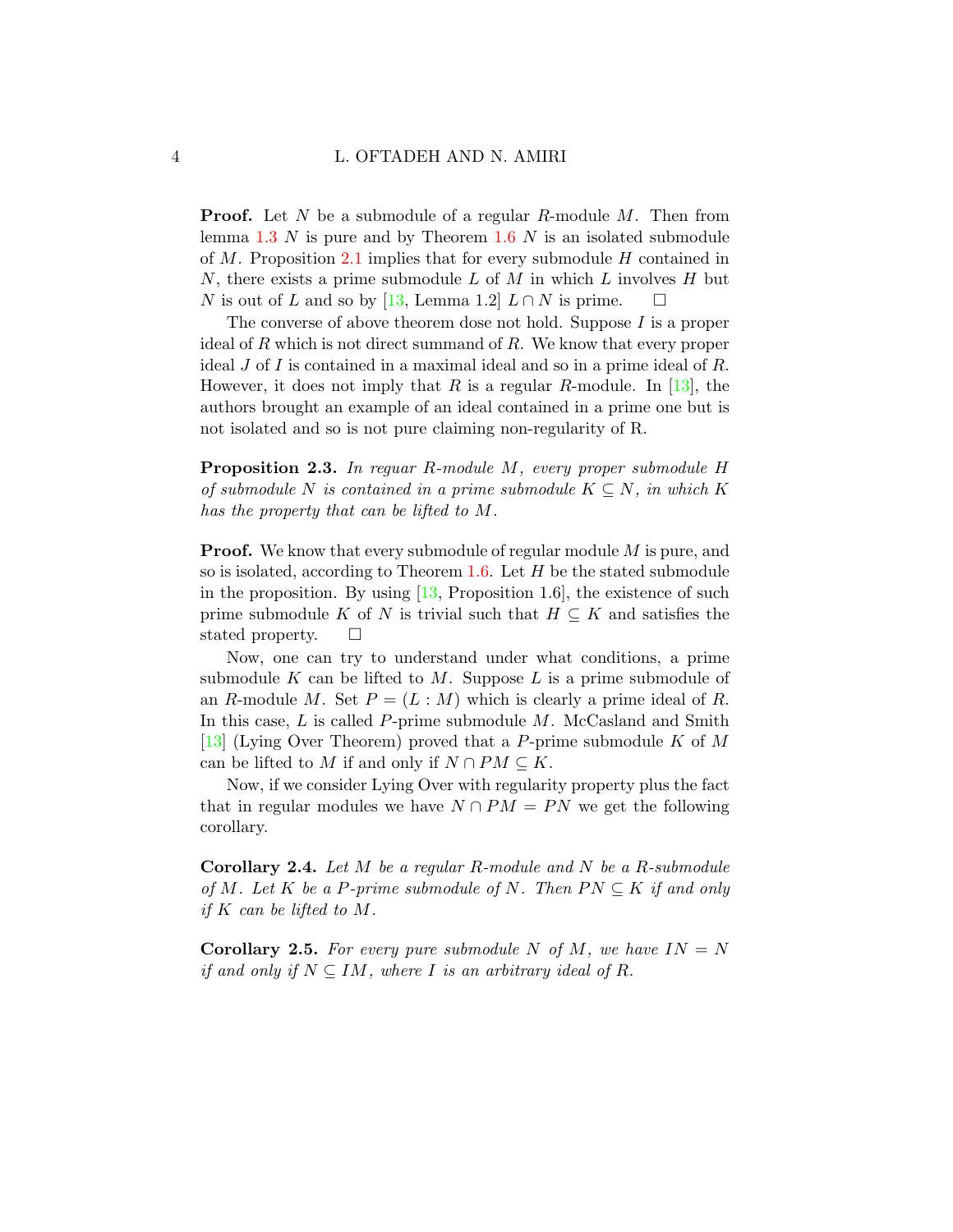**Proof.** Suppose  $N \subseteq IM$ . Then  $N = N \cap IM$ . On the other hand, N is pure and we have  $IN = N \cap IM$ , where we  $N = IN$ . Conversely, let  $N = IN$ . Then  $N \cap IM = IN = N$  and we get  $N \subset IM$ .  $\square$ 

Theorem 2.6. Suppose M is torsion-free and regular module. Then every proper submodule N of M is prime if and only if N is a primary submodule of M.

**Proof.** The proof of necessary condition is clear. For conversely, suppose N is primary and  $rx \in N$  for some  $r \in R$ , and  $x \in M \setminus N$ . It is enough to prove that  $rM \subseteq N$ . Since N is primary, then  $r^kM \subseteq N$ which accompanied by regularity of M yields  $\langle r \rangle M \cap N = \langle r \rangle N$ . Suppose  $y \in M$  then  $r^k y = s r n$  for some  $s \in R, n \in N$ , that gives us  $r(r^{k-1}y - sn) = 0$ , then  $r^{k-1}y = sn \in N$ , hence  $r^{k-1}M \subseteq N$ , so  $r^{k-1}y = sm$ , then  $r^{k-2}y = sn \in N$  and by above argument  $ry \in N$ , then  $rM \subseteq N$  so N is a prime submodule of M.  $\square$ 

It is worthy of investigation relation between isolated submodule N of  $M$  and radical submodules of  $M$  which are submodules of  $N$ , we know if it is a radical submodule of M then  $rad_MH = H \neq rad_MN$ . It follows that M is isolated if all proper submodules of N are radical ones, also.

Corollary 2.7. Let R be a regular ring. The followings are equivalent.

- $(1)$  R is simple.
- (2) Every proper submodule N of every non-zero R-module M is prime.
- (3) Every proper submodule N of every non-zero R-module M is primary.

**Proof.** (1)  $\Leftrightarrow$  (2) According to [\[11,](#page-6-6) Theorem 4.2].  $(2) \Leftrightarrow (3)$  [\[12,](#page-6-7) Corollary] gives this equivalency.  $\square$ 

**Lemma 2.8.** Let M be a regular R-module which contains an essential simple submodule, i.e., M is cocyclic module. Then 0 is a prime submodule of M.

**Proof.** Let  $IN = 0$  and  $N \neq 0$ . We prove that  $IM = 0$  resulting 0 is a prime submodule of M. Let  $L \neq 0$  be an essential simple submodule of M. Put  $P = \{r \in R | rL = 0\}$ , since M is regular then  $L \cap PM = PL = 0$ .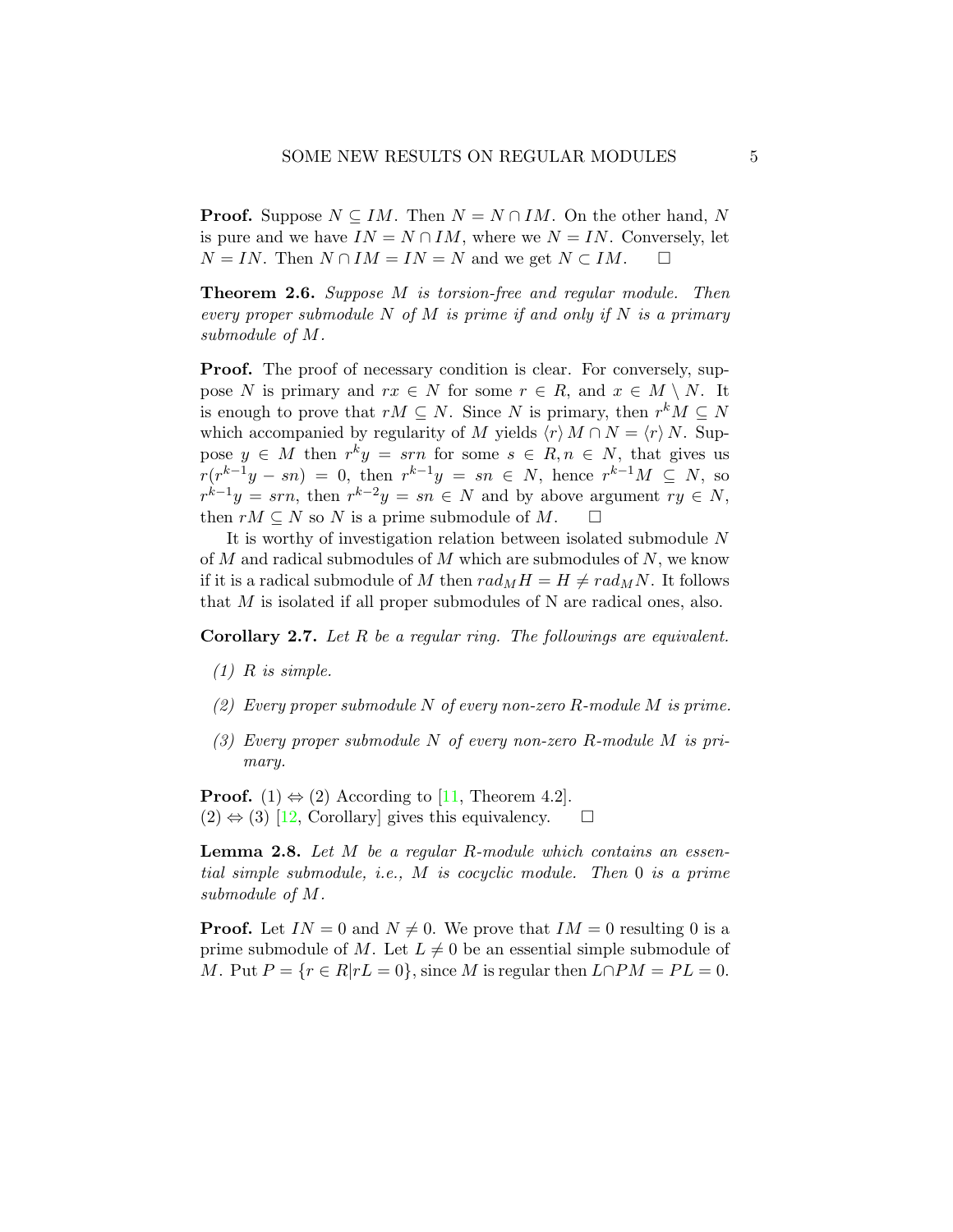So  $PM = 0$ . On the other hand,  $L \subseteq N$  and  $IN = 0$ . So,  $IL = 0$  which gives us  $I \subseteq P$  hence  $IM \subseteq PM = 0$  and so  $IM = 0$  and we get the result.  $\square$ 

Let R be a regular R-module. Then  $I \cap J = I \cap RJ = IJ$ . Put  $I = J$ . Then we have  $I = I \cap I = II = I^2$ . Hence, R is fully idempotent (for definition of fully idempotent see  $[5, 6]$  $[5, 6]$  $[5, 6]$ ). So, in regular R-module R, R is fully idempotent. In  $[13,$  Propositions 2.2, the author proved that the ring  $R$  is fully idempotent if and only if every submodule  $N$  is pure submodule of R-module M.

Hansen  $[8, \text{ Lemma } 1]$  $[8, \text{ Lemma } 1]$  proved that the fully idempotent ring R is equivalent with the property that every proper ideals are radical submodules of R-module R. These explanations lead us to the following corollary.

Corollary 2.9. Let R be a regular R-module. Then every proper submodule of R is a radical submodule.

McCasland and Smith [\[13,](#page-6-5) Propositions 2.6] proved that N is radical submodule of M if and only if N is a pure submodule of M. Since every submodule of a regular module is pure , so in every regular module, every submodule is both radical and pure. As we see, the following result can be achieved.

Corollary 2.10. In every regular R-module M, all proper submodules of  $M$  are radical and furthermore,  $R$  is a fully idempotent ring.

### References

- <span id="page-5-3"></span>[1] A. M. Abduldaim and S. Chen, GF-regular modules, Journal of Applied Mathematics, 2013 (2013), 1–7.
- <span id="page-5-0"></span>[2] N. Amiri, M. Ershad, On regular module, International Journal of Pure and Applied Mathematics, 19 (2005) 43–47.
- <span id="page-5-2"></span>[3] N. Amiri, Some results on regular modules, Journal of Mathematical Extension, 2 (2008) 71–79.
- <span id="page-5-1"></span>[4] D. D. Anderson, C. Sangmin, J. R. Juett, Module-theoretic generalization of commutative von Neumann regular rings, Communications in Algebra, 47 (2019), 4713–4728.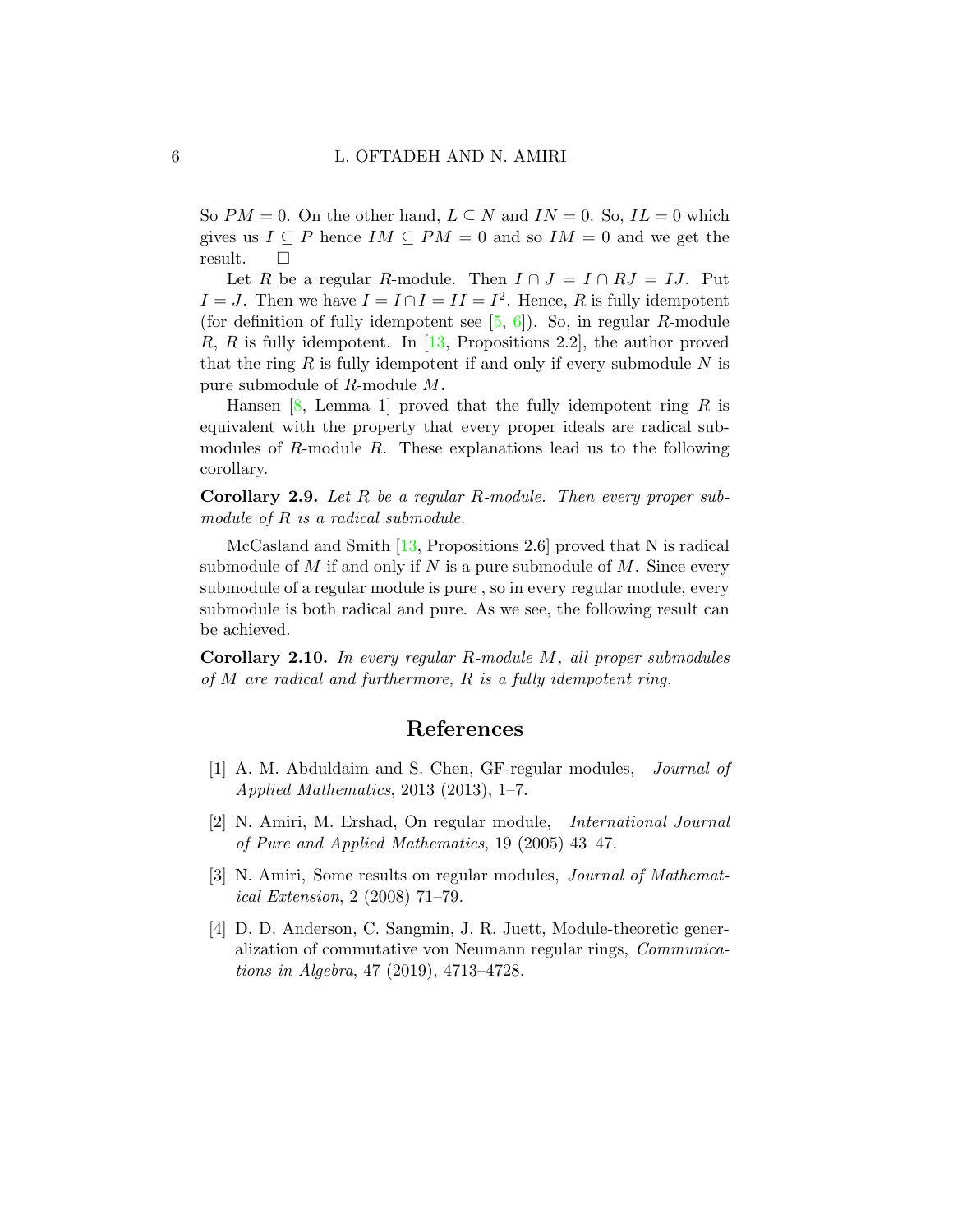- <span id="page-6-8"></span>[5] R. C. Courter, Rings all of whose factor rings are semi-prime, Canadian Mathematical Bulletin, 12 (1969), 417–426.
- <span id="page-6-9"></span>[6] J. W. Fisher, Von Neumann regular rings versus V-rings, Proceeding University of Oklahoma ring theory symposium, Lecture Notes in Pure and Applied Mathematics, 7 (1974), 101–119.
- <span id="page-6-0"></span>[7] K. R. Goodearl, Von Neumann regular rings, Monographs and Studies in Mathematics, 4 (1979), 752–757
- <span id="page-6-10"></span>[8] F. Hansen, On one-side prime ideals, Pacific Journal Mathematics, 58 (1975), 79–85.
- <span id="page-6-3"></span>[9] D. Hassanzadeh-Lelekaami, H. Roshan-Shekalgourabi, On regular modules over commutative rings, *Bulletin of the Malaysian Math*ematical Sciences Society, 42 (2019), 569–583.
- <span id="page-6-4"></span>[10] C. Jayaram,  $\ddot{\text{U}}$ . Tekir,  $\ddot{\text{U}}$ nsal von Neumann regular modules *Com*munications in Algebra, 46 (2018), 2205–2217.
- <span id="page-6-6"></span>[11] K. Koh, On one-sided ideals of a prime type, Proceedings of the American Mathematical Society, 28 (1971), 321–329.
- <span id="page-6-7"></span>[12] C. P. Lu, Prime submodules of modules, Rikkyo Daigaku sugaku zasshi, 33 (1) (1984), 61–69.
- <span id="page-6-5"></span>[13] R. L. McCasland, Patrick F. Smith, On isolated submodules, Communications in Algebra, 34 (8) (2006) 2977–2988.
- <span id="page-6-1"></span>[14] R. Ware, Endomorphism rings of projective modules, Transactions of the American Mathematical Society, 155 (1971) 233–256.
- <span id="page-6-2"></span>[15] J. Zelmanowitz, Regular modules, Transactions of the American Mathematical Society, 163 (1972), 341–355.

#### Laleh Oftadeh

Ph.D student of Mathematics Department of Mathematics Payame Noor University P.O.BOX 19395-3697 Tehran, Iran